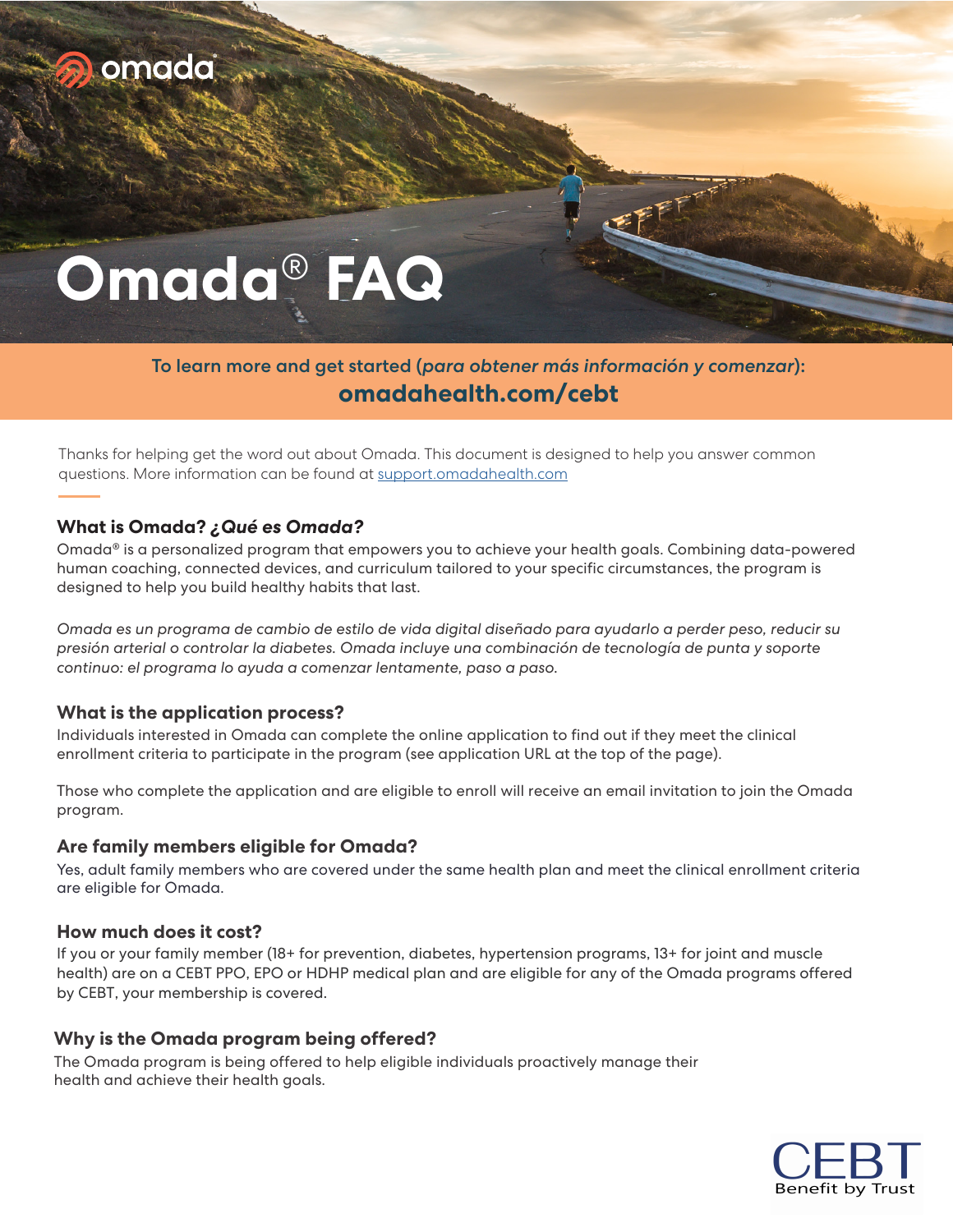

# **How does the Omada program work?**

Omada is a personalized program that surrounds you with the tools and support you need to reach your health goals, whether that's losing weight, staying on top of diabetes, lowering blood pressure, or improving overall health.

The program includes:

- **•** A professional health coach for ongoing one-on-one guidance. Coaches are trained to help participants with their health goals and conditions in ways that work for them.
- **•** Connected devices (scale, blood pressure monitor, and/or glucose meter) automatically synced to a participant's private account.
- **•** Weekly online lessons to help participants explore physical, social, and psychological components of healthy living, including the essential knowledge and skills to self-manage conditions like diabetes and hypertension.
- **•** A small online community of peers with similar health conditions for real-time encouragement, sharing, and support.

Participants who are living with diabetes will gain additional condition-specific support from the coach, peers, lessons, and more. Omada helps participants thrive with their medication plans, remotely track blood glucose levels, manage highs and lows, and more.

### **How is the Omada program structured?**

Omada presents a new area of focus each week, covering topics relevant to a participant's health, whether that's changing food habits, getting active, monitoring blood pressure, learning from challenging situations, or learning how to manage glucose levels. The weekly topic is supported by an interactive lesson, conversation with a personal health coach, and other program features.

In addition to this underlying framework, coaches can work with participants to identify areas that they want to work on: everything from understanding blood glucose numbers to checking blood pressure using the right technique, to engaging family and friends to help support them in making changes.

These personalized features can help participants achieve and sustain their unique health goals one step at a time.

### **Do participants get to keep the tools after the Omada program ends?**

Yes, all the devices that are provided by Omada during the program are meant for participants to keep.

### **What privacy measures are in place?**

As a healthcare company, Omada takes security and participant privacy very seriously, and operates in accordance with all applicable privacy and data protection laws. The company employs rigorous physical, technical and administrative controls to protect personal information. You can learn more about Omada's use and protection of personal information by reading the Privacy Policy and Terms of Use.

### **What personal information will be shared with a participant's group?**

Group members can see each other's photo, first name, hometown, and introduction note. Concerning progress through the program, others in the group can see when a participant last logged in, their lesson completion progress, and a progress bar that measures weight loss as a percentage without sharing actual weight. No one in the group will be able to see a participant's private information such as weight or last name.